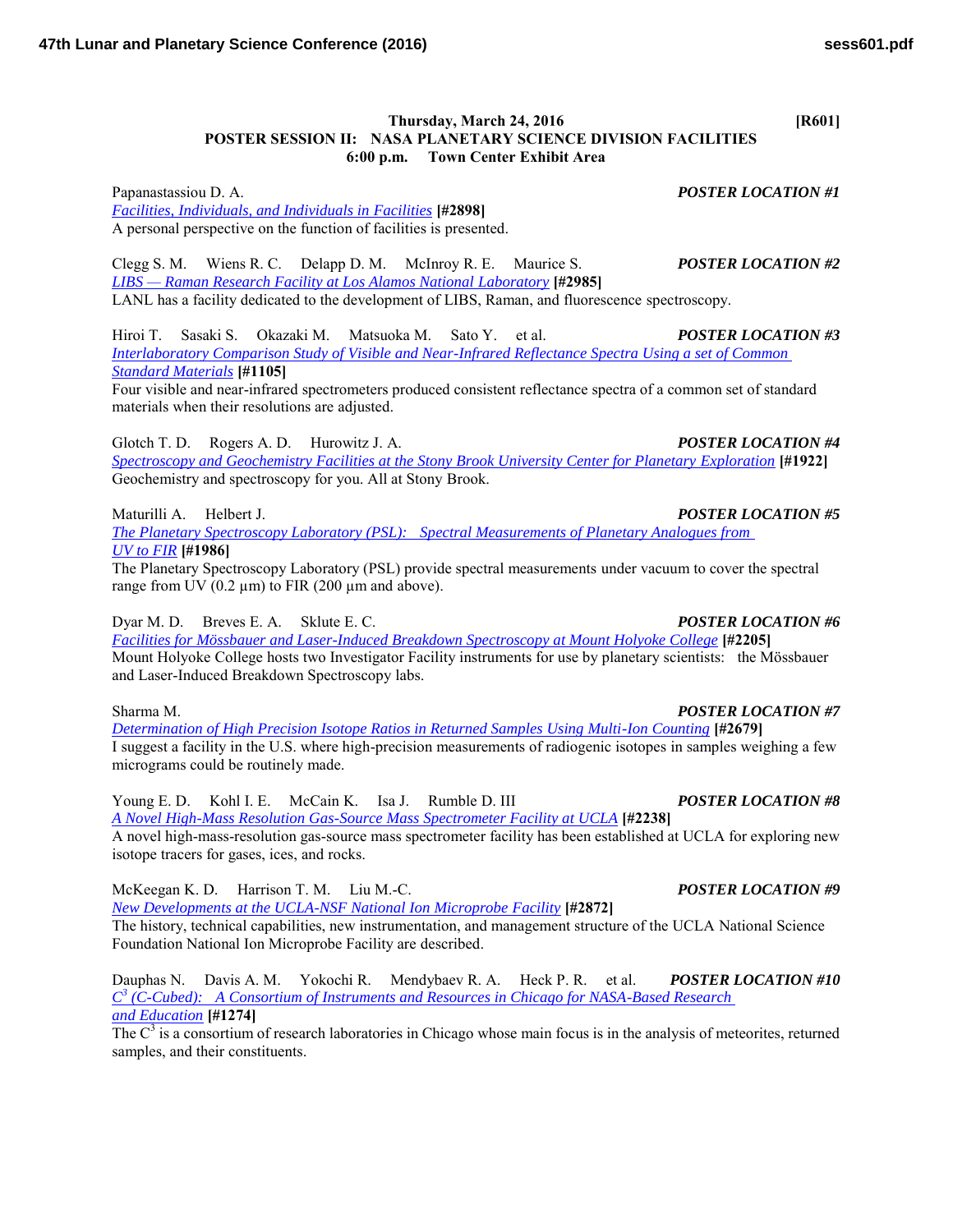Floss C. Croat T. K. Gyngard F. Ogliore R. *POSTER LOCATION #11*

*[The Laboratory for Space Sciences at Washington University in St. Louis](http://www.hou.usra.edu/meetings/lpsc2016/pdf/1260.pdf)* **[#1260]**

The Laboratory for Space Sciences has a long history of development of microanalytical instrumentation for advancing planetary and space science research.

### Wittmann A. Convey D. Sharp T. Wadhwa M. Buseck P. et al. *POSTER LOCATION #12 [The Electron Microprobe Laboratory at Arizona State University](http://www.hou.usra.edu/meetings/lpsc2016/pdf/3018.pdf)* **[#3018]**

ASU's Electron Microprobe Laboratory offers state-of-the-art microchemical analytical capacities for the study of planetary materials.

Cohen B. A. *POSTER LOCATION #13 [The MSFC Noble Gas Research Laboratory \(MNGRL\): A NASA Investigator Facility](http://www.hou.usra.edu/meetings/lpsc2016/pdf/2760.pdf)* **[#2760]** MNGRL is a NASA Investigator Facility designed to conduct noble gas analysis of planetary microsamples, including Ar-Ar dating and cosmic-ray exposure ages.

Huss G. R. Nagashima K. Thomen A. Krot A. N. *POSTER LOCATION #14 [The W. M. Keck Cosmochemistry Laboratory at the University of Hawaii at Manoa](http://www.hou.usra.edu/meetings/lpsc2016/pdf/2786.pdf)* **[#2786]** We discuss the operation and productivity of the W. M. Keck Cosmochemistry Laboratory and argue that continued

robust funding is in NASA's long-term interest.

*[COMPRES: A Community-Based Consortium for Research on Materials Properties of Earth and](http://www.hou.usra.edu/meetings/lpsc2016/pdf/2589.pdf)  [Planetary Interiors](http://www.hou.usra.edu/meetings/lpsc2016/pdf/2589.pdf)* **[#2589]**

COMPRES is a community organization that operates facilities at national laboratories for research in the materials properties of Earth and planetary interiors.

Schoonen M. Hill J. Thieme J. Chu Y. Tappero R. et al. *POSTER LOCATION #16 [Planetary Science Capabilities at National Synchtrotron Light Source-II, Brookhaven National Laboratory](http://www.hou.usra.edu/meetings/lpsc2016/pdf/2951.pdf)* **[#2951]** National Synchrotron Light Source-II provides nanoscale-resolution X-ray imaging, enabling chemical speciation and diffraction studies of planetary materials.

Brand H. E. A. Martin D. *POSTER LOCATION #17* 

*[The Allende Meteorite: A Case Study for All the Family?](http://www.hou.usra.edu/meetings/lpsc2016/pdf/1386.pdf)* **[#1386]**

The Allende Meteorite is probably the most studied rock in the solar system. What better sample to use to demonstrate the capabilities of a facility.

Brand H. E. A. Kimpton J. A. Gu Q. *POSTER LOCATION #18 [Shining a Light on Planetary Processes Using Synchrotron Powder Diffraction](http://www.hou.usra.edu/meetings/lpsc2016/pdf/1121.pdf)* **[#1121]** The powder diffraction beamline at the Australian Synchrotron is ideally suited to carrying out time resolved measurements on planetary analogue environments.

McCubbin F. M. Allton J. H. Evans C. A.

Fries M. D. Nakamura-Messenger K. et al. *POSTER LOCATION #19 [Curating NASA's Past, Present, and Future Extraterrestrial Sample Collections](http://www.hou.usra.edu/meetings/lpsc2016/pdf/2668.pdf)* **[#2668]** The NASA Astromaterials Aquisition and Curation Office at JSC is tasked through NPD 7100.10E to be the past, present, and future home of NASA's astromaterials.

Abe M. Okada T. Yada T. Uesugi M. Karouji Y. et al. *POSTER LOCATION #20 [Current Status and Future Prospects of JAXA's Astromaterials Science Research Group](http://www.hou.usra.edu/meetings/lpsc2016/pdf/1438.pdf)* **[#1438]** JAXA organized Astromaterials Science Research Group as a new group in last year. We report the activity and current status of this group.

Agee C. B. *POSTER LOCATION #15*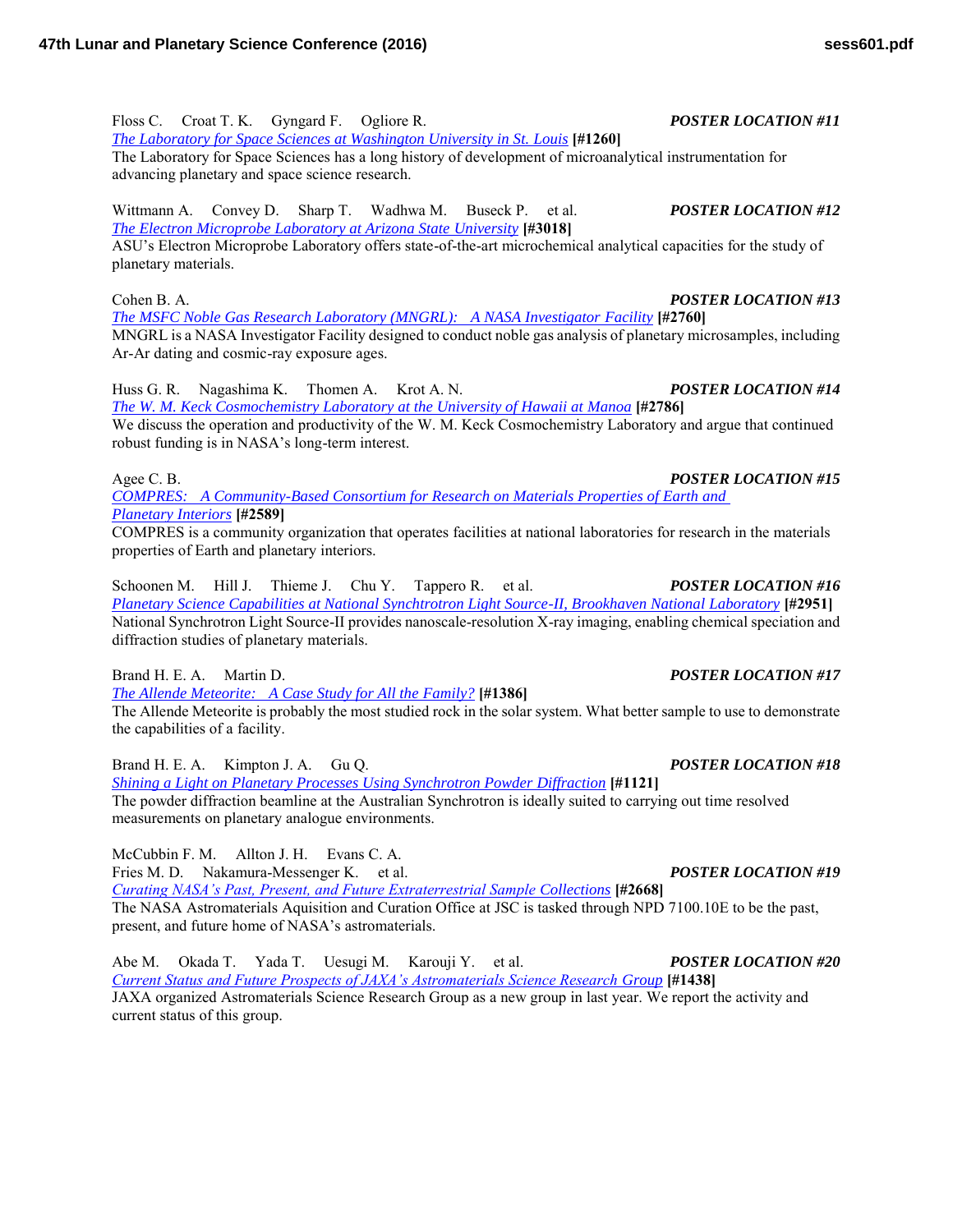Hutzler A. Ferrière L. Smith C. L. Russell S. Aléon J. et al. *POSTER LOCATION #21 [EURO-CARES: Project Roadmap of a European Sample Curation Facility](http://www.hou.usra.edu/meetings/lpsc2016/pdf/1937.pdf)* **[#1937]** EURO-CARES is a multinational project to create a roadmap for the implementation of a European Extra-terrestrial Sample Curation Facility.

Bryson K. L. Ostrowski D. R. *POSTER LOCATION #22*

*[Asteroid Threat Assessment Project — Meteorite Laboratory](http://www.hou.usra.edu/meetings/lpsc2016/pdf/2657.pdf)* **[#2657]** The Meteorite Laboratory is part of the NASA Ames Asteroid Threat Assessement Project (ATAP). The laboratory measures the physical properties of meteorites.

Hanley J. Grundy W. Tegler S. Dillingham R. Trilling D. et al. *POSTER LOCATION #23 [Laboratory Studies of Cryogenic Outer Solar System Materials](http://www.hou.usra.edu/meetings/lpsc2016/pdf/2421.pdf)* **[#2421]** NAU hosts a lab devoted to studies of astrophysical ices. Exotic ices can be measured in the lab at temperatures

relevant to the coldest planetary bodies.

Mahjoub A. Choukroun M. Sotin C. Hodyss R. Barmatz M. *POSTER LOCATION #24 [Development of a New Experimental Platform to Constrain the Chemical Composition](http://www.hou.usra.edu/meetings/lpsc2016/pdf/1748.pdf)  [of Titan's Lakes](http://www.hou.usra.edu/meetings/lpsc2016/pdf/1748.pdf)* **[#1748]**

We have developed a new experimental setup to study the composition of Titan's lakes and to test the operation of compounds and instruments in such environment.

Gharib Nezhad E. Lyons J. R. Wright D. P. *POSTER LOCATION #25 Simulating Haze Particles in a H2[-Rich Exoplanet Atmosphere with High Temperature](http://www.hou.usra.edu/meetings/lpsc2016/pdf/2565.pdf)  [Discharge Experiments](http://www.hou.usra.edu/meetings/lpsc2016/pdf/2565.pdf)* **[#2565]**

Haze particles in a H<sub>2</sub>-rich exoplanet atmosphere are laboratory simulated using a high-temperature plasma discharge method.

Liu Y. Retherford K. D. Davis M. W. Mokashi P. S. Patrick E. L. et al. *POSTER LOCATION #26 [The SwRI Ultraviolet Reflectance Chamber \(SwURC\): Progress Toward a Far Ultraviolet Surface](http://www.hou.usra.edu/meetings/lpsc2016/pdf/2496.pdf)  [Reflectance Library](http://www.hou.usra.edu/meetings/lpsc2016/pdf/2496.pdf)* **[#2496]**

We report the status on SwRI Ultraviolet Reflectance Chamber (SwURC) designed to conduct FUV reflectance measurements of broad relevance to planetary science.

Johnson N. M. Kohler E. *POSTER LOCATION #27*

*[VICI \(Venus In Situ Chamber Investigations\): A Small Venus Simulation Chamber](http://www.hou.usra.edu/meetings/lpsc2016/pdf/2267.pdf)* **[#2267]** A description of a small Venus simulation chamber located at NASA Goddard; available for community use.

Burr D. M. Bridges N. T. Smith J. K. Marshall J. R. *POSTER LOCATION #28 [The Titan Wind Tunnel: Illustrating the Importance of Planetary Wind Tunnels for Understanding](http://www.hou.usra.edu/meetings/lpsc2016/pdf/2356.pdf)  [Aeolian Processes](http://www.hou.usra.edu/meetings/lpsc2016/pdf/2356.pdf)* **[#2356]**

Titan Wind Tunnel data are improving our understanding of aeolian processes, while illustrating the importance of wind tunnels facilities for community use.

Swann C. Ewing R. C. *POSTER LOCATION #29* 

*[NASA's Planetary Aeolian Laboratory MARtian Surface Wind Tunnel](http://www.hou.usra.edu/meetings/lpsc2016/pdf/2415.pdf)* **[#2415]**

This presentation outlines the use of the NASA's Martian Surface Wind Tunnel to better understand aeolian processes on Earth and Mars.

Malespin C. A. Johnson C. Arevalo R. Jr. Brinckerhoff W. McAdam A. C. et al. *POSTER LOCATION #30*

*[Mars Environment Chambers in NASA Goddard's Planetary Environments Lab](http://www.hou.usra.edu/meetings/lpsc2016/pdf/2615.pdf)* **[#2615]**

The Planetary Environments Lab (PEL) at NASA's GSFC is home to two Mars environment test facilities used for the SAM and MOMA instruments.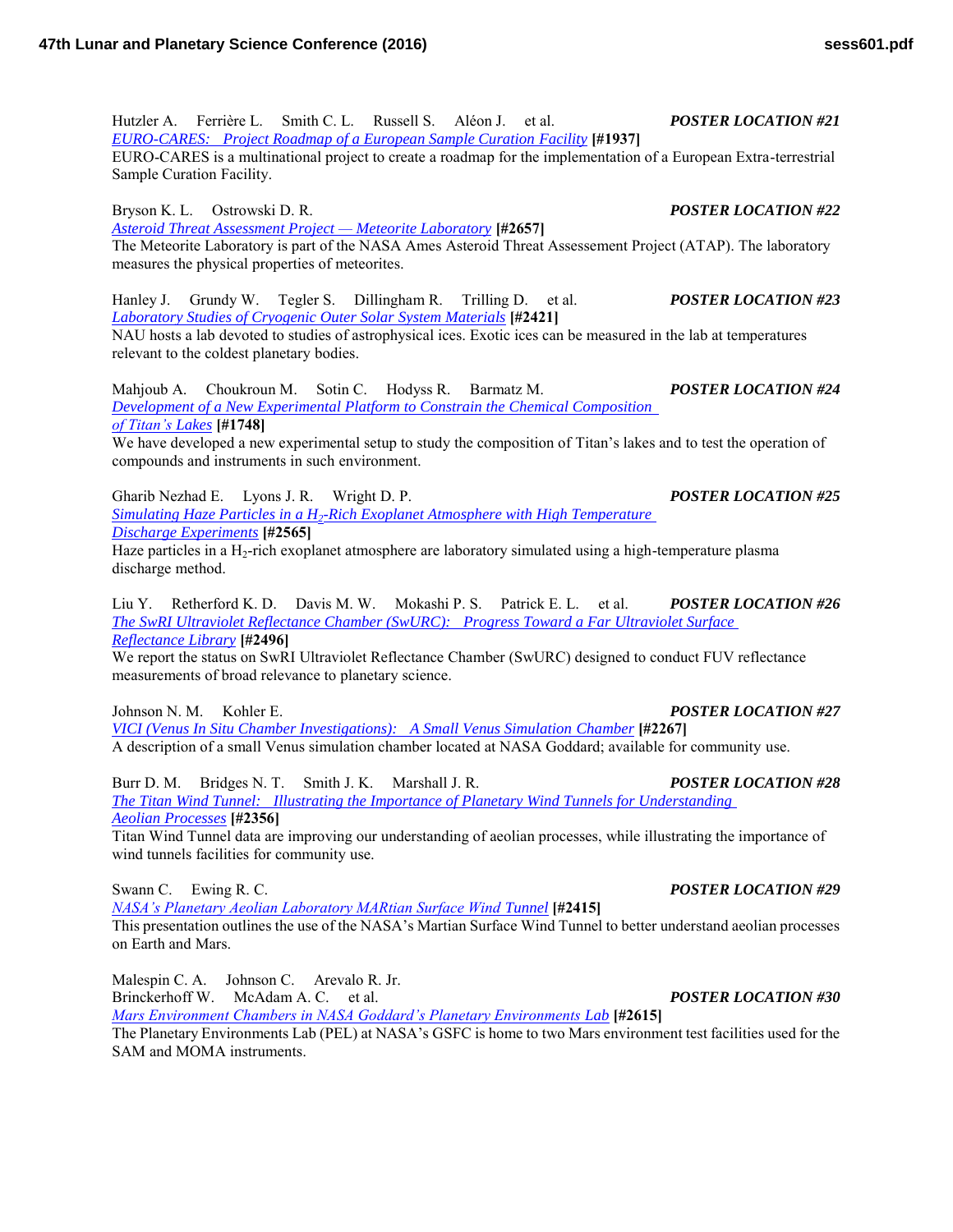Minafra J. A. Schmidt G. Bailey B. E. *POSTER LOCATION #31*

*[SSERVI Analog Regolith Simulant Testbed Facility](http://www.hou.usra.edu/meetings/lpsc2016/pdf/2365.pdf)* **[#2365]**

SSERVI manages a regolith testbed facility that leverages ~8 tons of JSC1A to test hardware and conduct research in a large simulant environment.

Parsons A. M. Bodnarik J. McClanahan T. P. Nowicki S. Schweitzer J. et al. *POSTER LOCATION #32 [An Outdoor Gamma Ray and Neutron Instrumentation Test Facility at NASA/GSFC](http://www.hou.usra.edu/meetings/lpsc2016/pdf/2476.pdf)* **[#2476]** This outdoor Gamma-Neutron Test (GNT) facility is specially equipped for the testing of high energy gamma ray and neutron planetary science instrumentation.

Bleacher J. E. Hamilton C. W. Glavin D. P.

McAdam A. C. Eigenbrode J. L. et al. *POSTER LOCATION #33 [NASA Goddard Instrument Field Team: A Facility Enabling Planetary Science Field Testing of New](http://www.hou.usra.edu/meetings/lpsc2016/pdf/2323.pdf)  [Instrument Designs](http://www.hou.usra.edu/meetings/lpsc2016/pdf/2323.pdf)* **[#2323]**

The NASA Goddard Instrument Field Team enables field testing and integration of measurement philosophies early in the instrument development cycle.

Lee P. Braham S. Fong T. Glass B. J. Hoffman S. J. et al. *POSTER LOCATION #34 [Haughton-Mars Project Research Station \(HMPRS\), Devon Island, High Arctic: A Planetary Science and](http://www.hou.usra.edu/meetings/lpsc2016/pdf/3073.pdf)  [Exploration Field Research Facility](http://www.hou.usra.edu/meetings/lpsc2016/pdf/3073.pdf)* **[#3073]**

The Haughton-Mars Project Research Station on Devon Island, High Arctic, is a field research facility dedicated to supporting analog field research.

Taylor P. A. Nolan M. C. Rivera-Valentin E. G. Richardson J. E. Rodriguez-Ford L. A. et al. *POSTER LOCATION #35 [The Arecibo Observatory Planetary Radar System](http://www.hou.usra.edu/meetings/lpsc2016/pdf/2534.pdf)* **[#2534]**

Arecibo Observatory houses the largest and most sensitive single-dish radio telescope and the most active and powerful planetary radar facility in the world.

Vodniza A. Q. *POSTER LOCATION #36*

*[A Small Observatory with Big Projects](http://www.hou.usra.edu/meetings/lpsc2016/pdf/1182.pdf)* **[#1182]**

The Astronomical Observatory of the University of Nariño-Colombia was founded on March 2002. We have participated on several international meetings as speakers.

Milam S. N. Stansberry J. Sonneborn G. *POSTER LOCATION #37*

*[Innovative Solar System Science with the James Webb Space Telescope](http://www.hou.usra.edu/meetings/lpsc2016/pdf/2413.pdf)* **[#2413]** The current status of the James Webb Space Telescope as well as planetary science highlights and a mission overview will be presented.

Nelson D. M. Williams D. A. Zink A. E. *POSTER LOCATION #38 [The Ronald Greeley Center for Planetary Studies: The NASA RPIF at Arizona State University](http://www.hou.usra.edu/meetings/lpsc2016/pdf/2125.pdf)* **[#2125]** The Ronald Greeley Center for Planetary Studies: planetary data archive, GIS training, education outreach, and long-term goals.

Hager M. A. Spudis P. D. Bigwood D. P. Chappell L. S. Cherry S. N. *POSTER LOCATION #39 [The LPI Regional Planetary Image Facility](http://www.hou.usra.edu/meetings/lpsc2016/pdf/1205.pdf)* **[#1205]**

LPI's Regional Planetary Image Facility provides rapid access to planetary data for the science community, educators, and public at large.

Watters T. R. Aiello R. E. Campbell B. A. O'Brien J. A. *POSTER LOCATION #40 [The Smithsonian Regional Planetary Image Facility](http://www.hou.usra.edu/meetings/lpsc2016/pdf/1567.pdf)* **[#1567]**

The Smithsonian Regional Planetary Image Facility provides for the use and dissemination of photographs, digital images, and other data from planetary missions.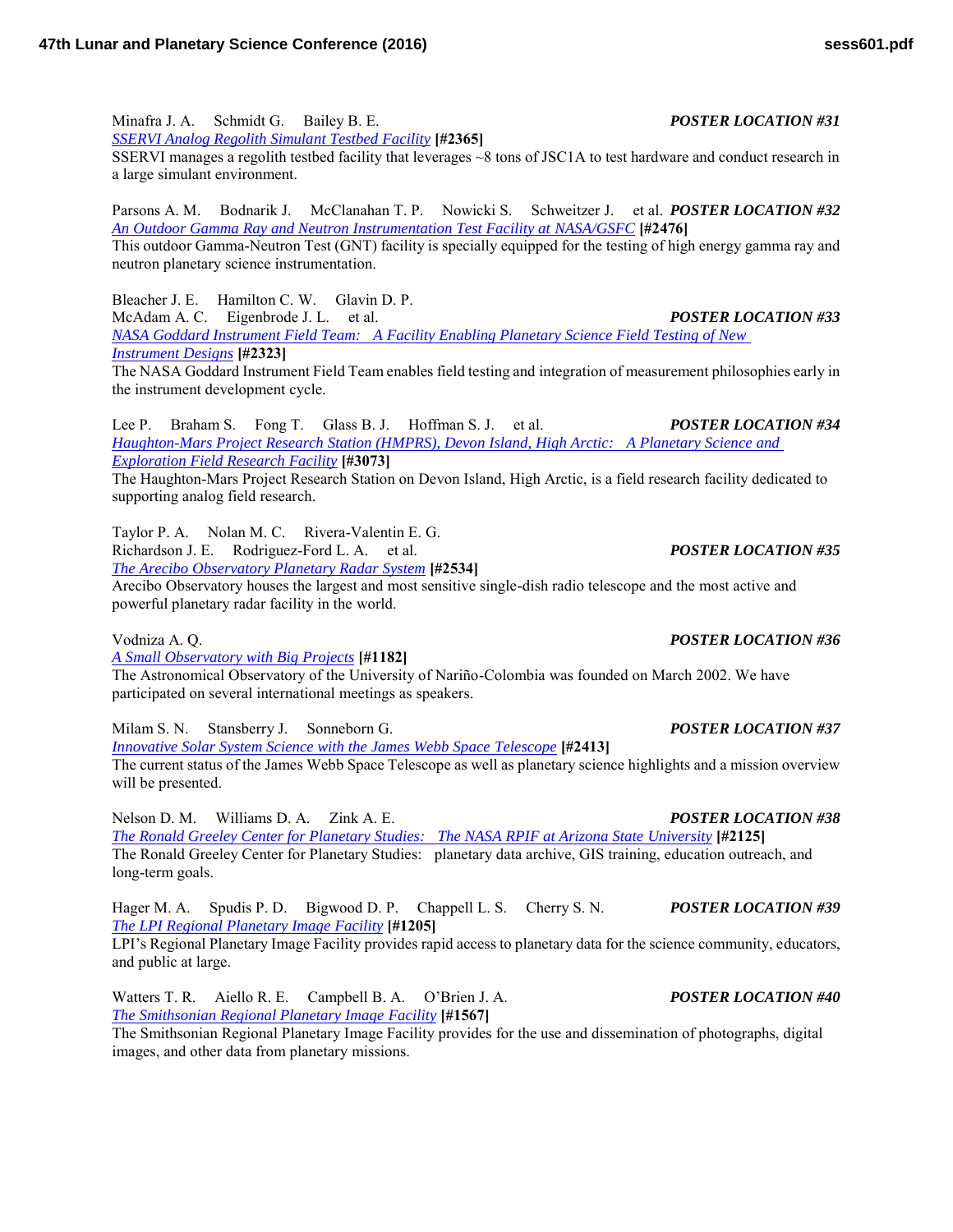Byrne S. Schuchardt M. *POSTER LOCATION #41*

*[The Space Imagery Center: A NASA Regional Planetary Image Facility](http://www.hou.usra.edu/meetings/lpsc2016/pdf/1355.pdf)* **[#1355]** The Space Imagery Center is a NASA Regional Planetary Image Facility that provides research services, preserves a data archive, and conducts public engagement.

Portree D. S. F. Hagerty J. J. *POSTER LOCATION #42* 

*[The USGS Regional Planetary Information Facility: A Summary of Resources, Services, and Plans for](http://www.hou.usra.edu/meetings/lpsc2016/pdf/2220.pdf)  [the Future](http://www.hou.usra.edu/meetings/lpsc2016/pdf/2220.pdf)* **[#2220]**

The USGS RPIF will expand its tradition of service to the planetary science community through adoption of new practices, partnerships, and technologies.

Muller J.-P. Grindrod P. M. *POSTER LOCATION #43*

*[The UCL RPIF: A Planetary Data Portal for the UK](http://www.hou.usra.edu/meetings/lpsc2016/pdf/2318.pdf)* **[#2318]**

The UK NASA RPIF Node is described including the novel RPIF-3D guest facilities for 3D mapping, visualization, and onscreen digitization of geological features.

Kline R. D. Hayes A. G. Million C. C. Proton J. Sullivan R. et al. *POSTER LOCATION #44 [The Spacecraft Planetary Imaging Facility \(SPIF\) at Cornell University](http://www.hou.usra.edu/meetings/lpsc2016/pdf/2891.pdf)* **[#2891]**

We present an overview of services provided by the Spacecraft Planetary Imaging Facility at Cornell — Part of the Regional Planetary Image Facility Network.

Spray J. G. *POSTER LOCATION #45 [The Canadian NASA Regional Planetary Image Facility: Impact Cratering and Shock Processes](http://www.hou.usra.edu/meetings/lpsc2016/pdf/3069.pdf)* **[#3069]** This presentation concerns presenting the research and outreach focuses of the Canadian Regional Planetary Image Facility.

Neivert P. Schultz P. H. *POSTER LOCATION #46*

*[Northeast Planetary Data Center](http://www.hou.usra.edu/meetings/lpsc2016/pdf/2952.pdf)* **[#2952]**

The Data Center provides images, data, and resources for the northeast region of the U.S. as part of the network of Regional Planetary Image Facilities.

Mouginis-Mark P. J. Peterson C. Nakamura P. Kastner E. *POSTER LOCATION #47 [Unique Aspects of the NASA Pacific Regional Planetary Data Center](http://www.hou.usra.edu/meetings/lpsc2016/pdf/1367.pdf)* **[#1367]** We describe Hawaii's RPIF, including new data display and video-conferencing capabilities and the concept of Hawaii as a planetary volcanology analog.

Pieth S. Jaumann R. Weiland M. Eichentopf K. *POSTER LOCATION #48 [The NASA Regional Planetary Image Facility at the German Aerospace Center \(DLR\)](http://www.hou.usra.edu/meetings/lpsc2016/pdf/1834.pdf)* 

*[in Berlin, Germany](http://www.hou.usra.edu/meetings/lpsc2016/pdf/1834.pdf)* **[#1834]**

This library of planetary photographs and maps keeps on file all the image data transmitted by many NASA and ESA space probes and makes them accessible to the public in Europe.

Schroeder J. Anderson R. C. *POSTER LOCATION #49*

*[Overview of the Regional Planetary Image Facility \(RPIF\) at the Jet Propulsion Laboratory](http://www.hou.usra.edu/meetings/lpsc2016/pdf/2596.pdf)* **[#2596]** The Jet Propulsion Laboratory (JPL) Regional Planetary Image Facility (RPIF) is chartered as a repository for all robotic spacecraft hard-copy data.

Karcz J. S. \* Bowling D. Cornelison C. Parrish A. Perez A. et al. *POSTER LOCATION #50 [The Ames Vertical Gun Range](http://www.hou.usra.edu/meetings/lpsc2016/pdf/2599.pdf)* **[#2599]**

The Ames Vertical Gun Range (AVGR) is a national facility for conducting laboratory-scale investigations of high-speed impact processes.

Williams D. A. \* Smith J. K. *[NASA Facilities Overview: Planetary Aeolian Laboratory](http://www.hou.usra.edu/meetings/lpsc2016/pdf/1524.pdf)* **[#1524]** *POSTER LOCATION #51* This invited presentation will discuss one of NASA's Planetary Science Division Facilities, the Planetary Aeolian Laboratory.